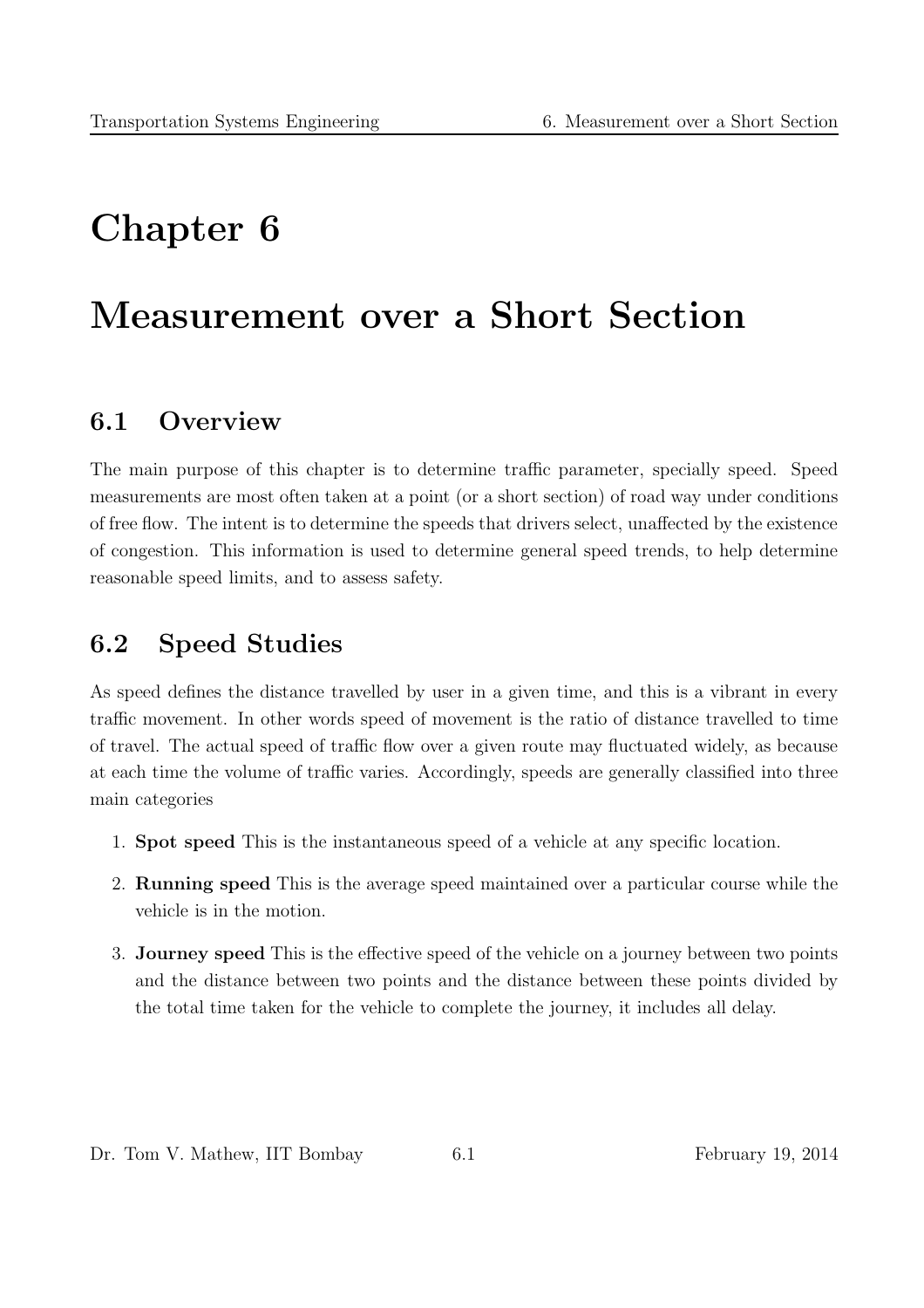| Stream Speed | Length |
|--------------|--------|
| below 15     | 30     |
| $15 - 25$    | 60     |
| above 25     | 90     |

### 6.3 Spot Speed Studies

When we measure the traffic parameter over a short distance, we generally measure the spot speed. A spot speed is made by measuring the individual speeds of a sample of the vehicle passing a given spot on a street or highway. Spot speed studies are used to determine the speed distribution of a traffic stream at a specific location. The data gathered in spot speed studies are used to determine vehicle speed percentiles, which are useful in making many speed-related decisions. Spot speed data have a number of safety applications, including the following

- 1. Speed trends,
- 2. Traffic control planning,
- 3. Accidental analysis,
- 4. Geometric design,
- 5. Research studies.

### 6.4 Methods of Measurement

Methods of conducting spot speed Studies are divided into two main categories: Manual and Automatic. Spot speeds may be estimated by manually measuring the time it takes a vehicle to travel between two defined points on the roadway a known distance apart (short distance), usually less than 90m. Distance between two points is generally depending upon the average speed of traffic stream. Following tables gives recommended study length (in meters) for various average stream speed ranges (in kmph) Following are the some methods to measure spot speed of vehicles in a traffic stream, in which first two are manual methods and other are automatic:

### 6.4.1 Pavement markings

In this method, markings of pavement are placed across the road at each end of trap. Observer start and stops the watch as vehicle passes lines. In this method, minimum two observers

Dr. Tom V. Mathew, IIT Bombay 6.2 February 19, 2014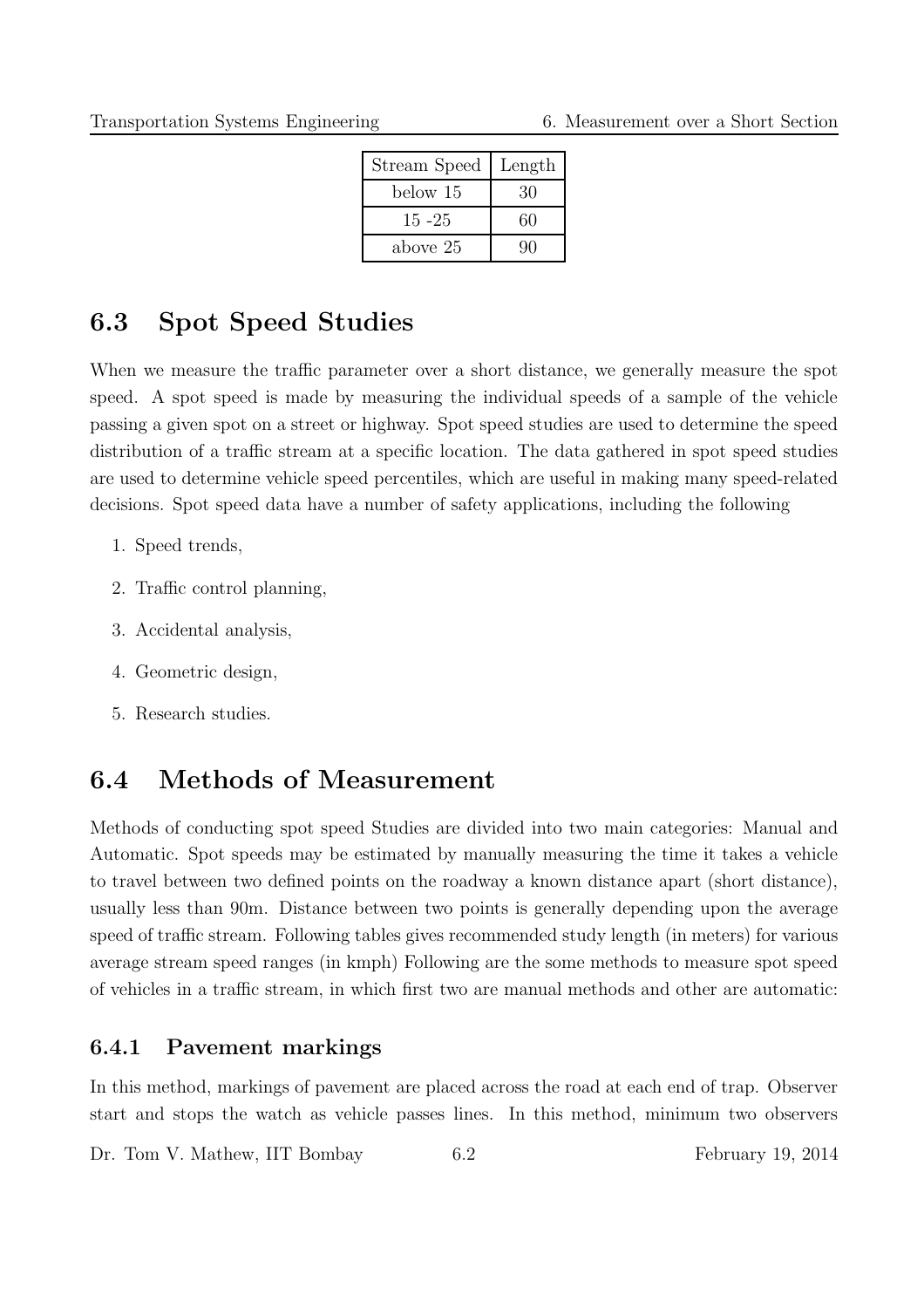required to collect the data, of which one is stand at the starting point to start and stop the stop watch and other one is stand at end point to give indication to stop the watch when vehicle passes the end line. Advantages of this method are that after the initial installation no set-up time is required, markings are easily renewed, and disadvantage of this is that substantial error can be introduced, and magnitude of error may change for substitute studies and this method is only applicable for low traffic conditions.



Figure 6:1: Pavement Marking

### 6.4.2 Enoscope or Mirror box

Enoscope consists of a simple open housing containing a mirror mounted on a tripod at the side of the road in such a way that an observer's line of sight turned through 90o. The observer stands at one end of section and on the other end enoscope is placed and measure the time taken by the vehicle to cross the section (fig 6.2). Advantages of this method are that it simple and eliminate the errors due to parallax and considerable time is required to time each vehicle, which lengthen the study period and under heavy traffic condition it may be difficult to relate ostentatious to proper vehicle are the disadvantages of enoscope method.

### 6.4.3 Road Detector (Pressure contact strips)

Pressure contact strips, either pneumatic or electric, can be used to avoid error due to parallax and due to manually starting and stopping the chronometer or stopwatch. This is the best method over short distance it gives quite relevant data and if it is connected through graphical recorder then it gives continuous data automatically.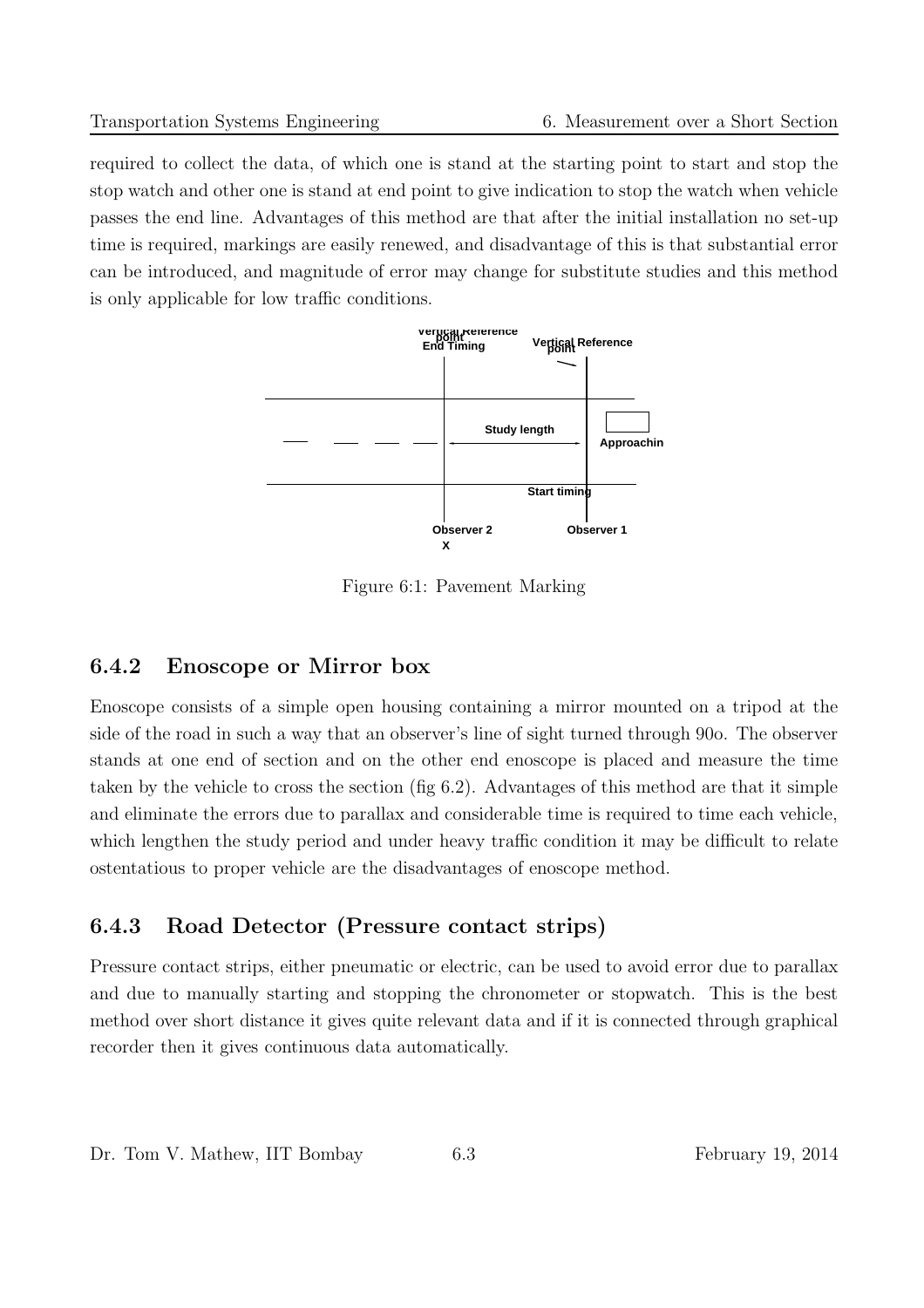

Figure 6:2: Enoscope Method

### 6.4.4 Doppler-Principle Meters (Radar)

This is recently developed method, it automatically records speed, employs a radar transmitterreceiver unit. The apparatus transmits high frequency electromagnetic waves in a narrow beam towards the moving vehicle, and reflected waves changed their length depending up on the vehicles speed and returned to the receiving unit, through calibration gives directly spot speed of the vehicle.

### 6.4.5 Electronic-Principle Detectors (Photography)

In this method a camera records the distance moved by a vehicle in a selected short time. In this exposure of photograph should be in a constant time interval and the distance travelled by the vehicle is measured by projecting the films during the exposure interval. The main advantage of method that, it gives a permanent record with 100% sample obtained. This method is quite expensive and generally used in developed cities. In this we can use video recorder which give more accurate result.

## 6.5 Data Collection Sheets

The measured data by the above techniques should be collected into some formats, following are the some types of data collection sheets which are used for manual and automatic methods,

- 1. For Enoscope and Pavement Marking Methods
- 2. For automatic methods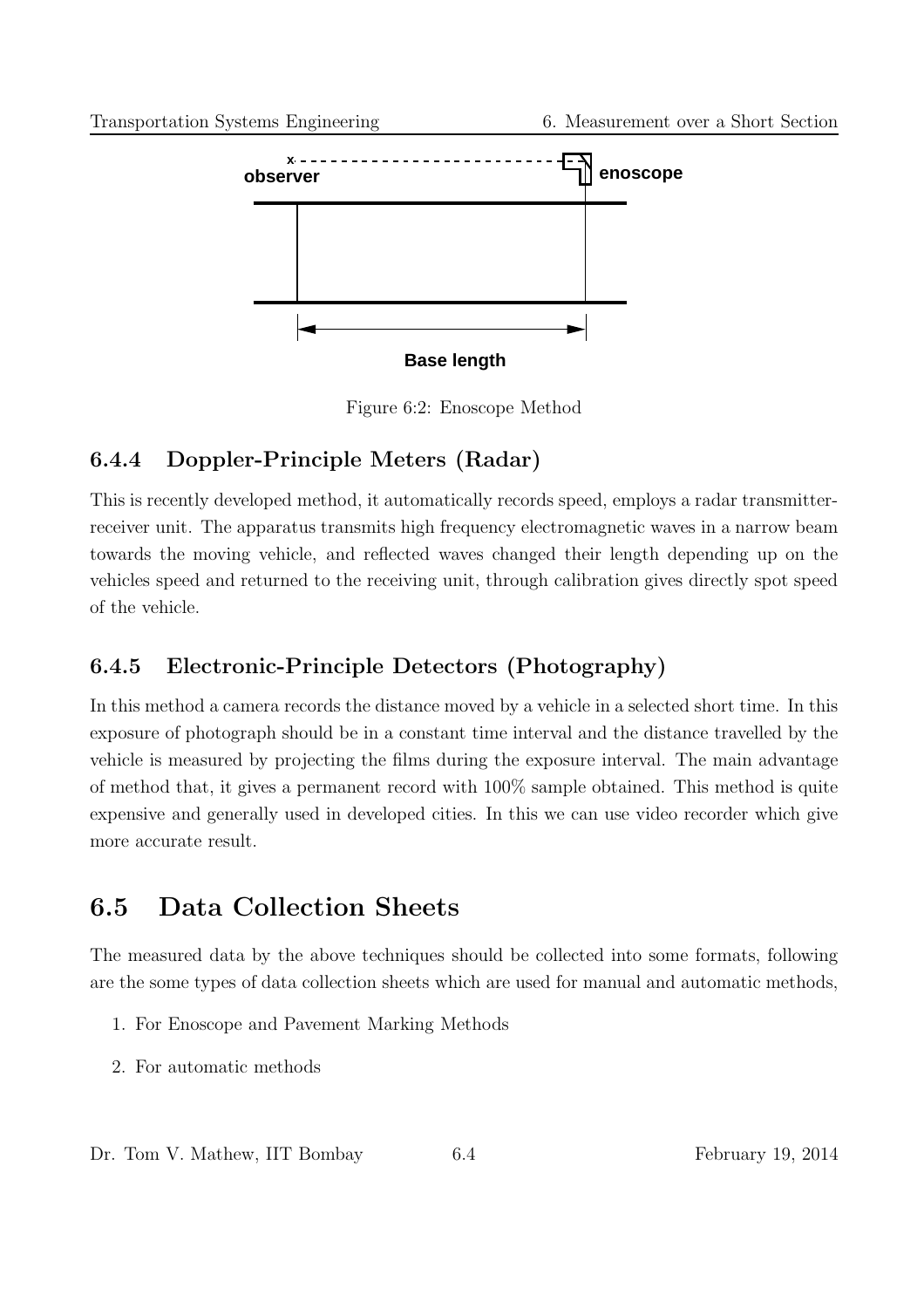

Figure 6:3: Data collection sheet for Enoscope and Pavement Marking Methods



Figure 6:4: Data collection sheet for Automatic Methods

### 6.6 Data Presentation

From the above methods, the collected data have to present into the some representable form, this makes its calculation and analysis simpler and easier. The following methods to present the spot speed data: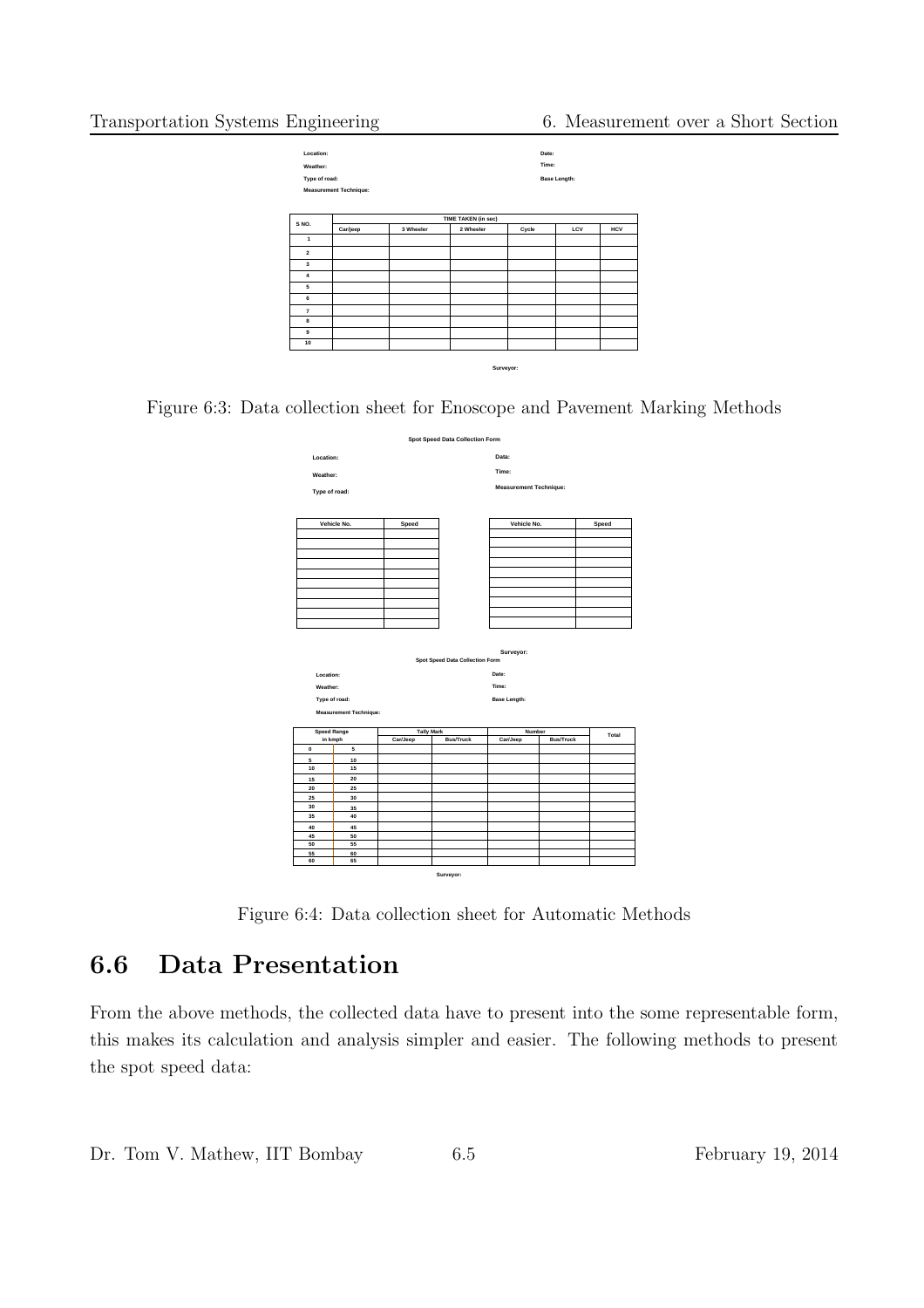### 6.6.1 Frequency Distribution Table

After the collection of data in the given conditions, arrange the spot speed values in order to their magnitudes. Then select an interval speed (e.g. 5 kmph) and make grouping of data which come under this range. Now, prepare the frequency distribution table.

### 6.6.2 Frequency Distribution Curve

For each speed group, the  $\%$  frequency of observations within the group is plotted versus the middle (mid-mark) speed of the group(s). As shown in Fig 6.5. From this curve the modal speed and pace of traffic flow can be determine. Generally the shape of the curve follows the normal distribution curve, this because the most of the vehicles move on road near by mean speed and very few deviate from mean speed.

### 6.6.3 Cumulative Frequency Distribution Curve

For each speed group, the % cumulative frequency of observations is plotted versus the higher limit of the speed group (Fig 6.5). The cumulative frequency distribution curve, however, results in a very useful plot of speed versus the percent of vehicles traveling at or below the designated speed. For this reason, the upper limit of the speed group is used as the plotting point. In both the distribution curve, the plots are connected by a smooth curve that minimizes the total distance of points falling above the line and those falling below the line. A smooth curve is defined as one without.

## 6.7 Distribution Characteristics

Common descriptive statistics may be computed from the data in the frequency distribution table or determined graphically from the frequency and cumulative frequency distribution curves. These statistics are used to describe two important characteristics of the distribution:

### 6.7.1 Measure of Central Tendency

Measure which helps to describe the approximate middle or center of the distribution. Measures of central tendency include the average or mean speed, the median speed, the modal speed, and the pace.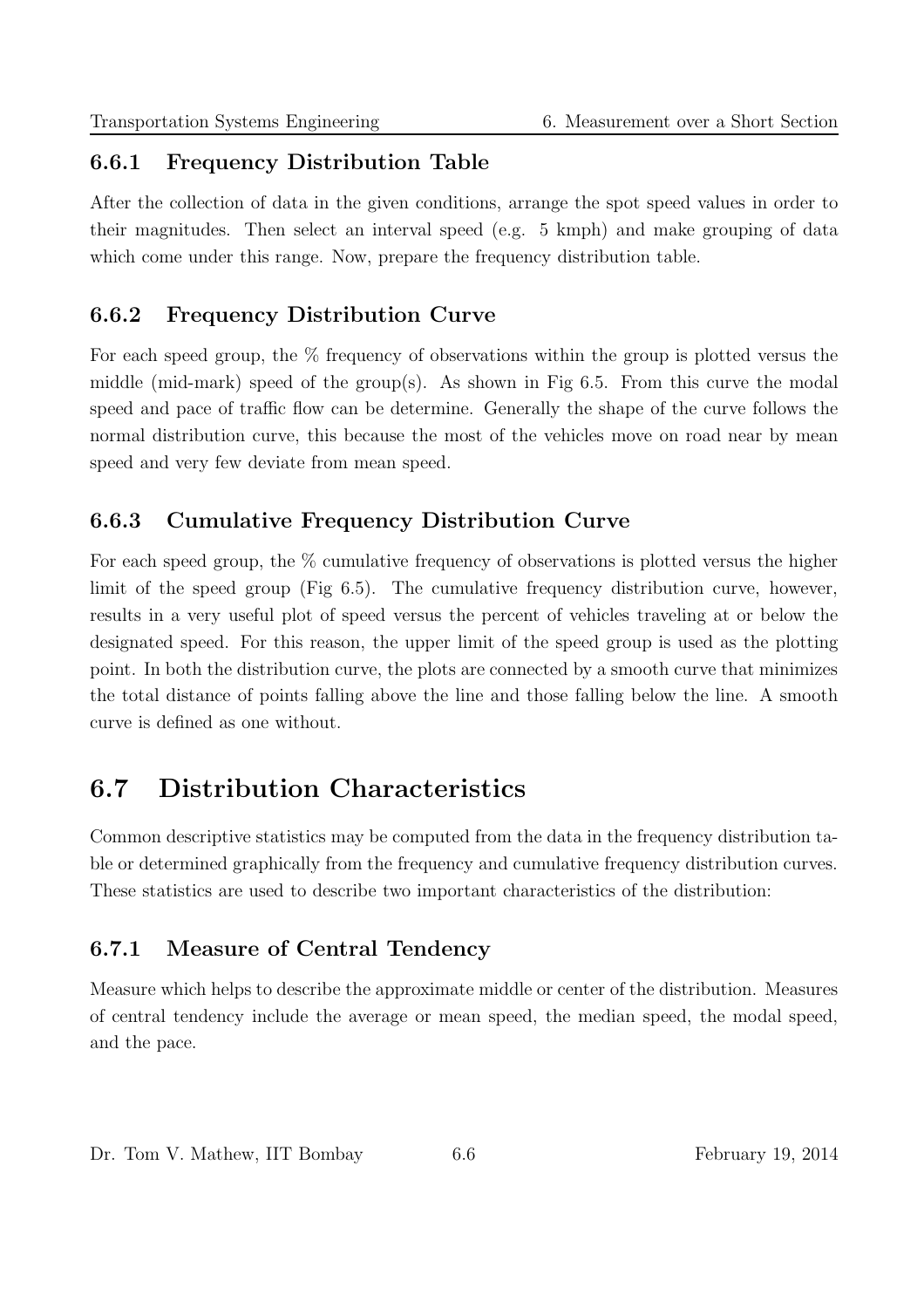

Figure 6:5: Frequency and Cumulative Frequency Distribution curve

#### Mean Speed

The arithmetic (or harmonic) average speed is the most frequently used speed statistics. It is the measure of central tendency of the data. Mean calculated gives two kinds of mean speeds.

$$
v_t = \frac{\sum f_i v_i}{n} \tag{6.1}
$$

where,  $v_t$  is the mean or average speed,  $v_i$  is the individual speed of the  $i_{th}$  vehicle,  $f_i$  is the frequency of speed, and n is the total no of vehicle observed (sample size). Time mean Speed If data collected at a point over a period of time, e.g. by radar meter or stopwatch, produce speed distribution over time, so the mean of speed is time mean speed. Space mean Speed If data obtained over a stretch (section) of road almost instantaneously, aerial photography or enoscope, result in speed distribution in space and mean is space mean speed. Distribution over space and time are not same. Time mean speed is higher than the space mean speed. The spot speed sample at one end taken over a finite period of time will tend to include some fast vehicles which had not yet entered the section at the start of the survey, but will exclude some of the slower vehicles. The relationship between the two mean speeds is expressed by:

$$
v_t = v_s + \frac{\sigma_s^2}{v_s} \tag{6.2}
$$

where,  $v_t$  and  $v_s$  are the time mean speed and space mean speed respectively. And  $\sigma_s$  is the standard deviation of distribution space.

#### Median Speed

The median speed is defined as the speed that divides the distribution in to equal parts (i.e., there are as many observations of speeds higher than the median as there are lower than

Dr. Tom V. Mathew, IIT Bombay 6.7 February 19, 2014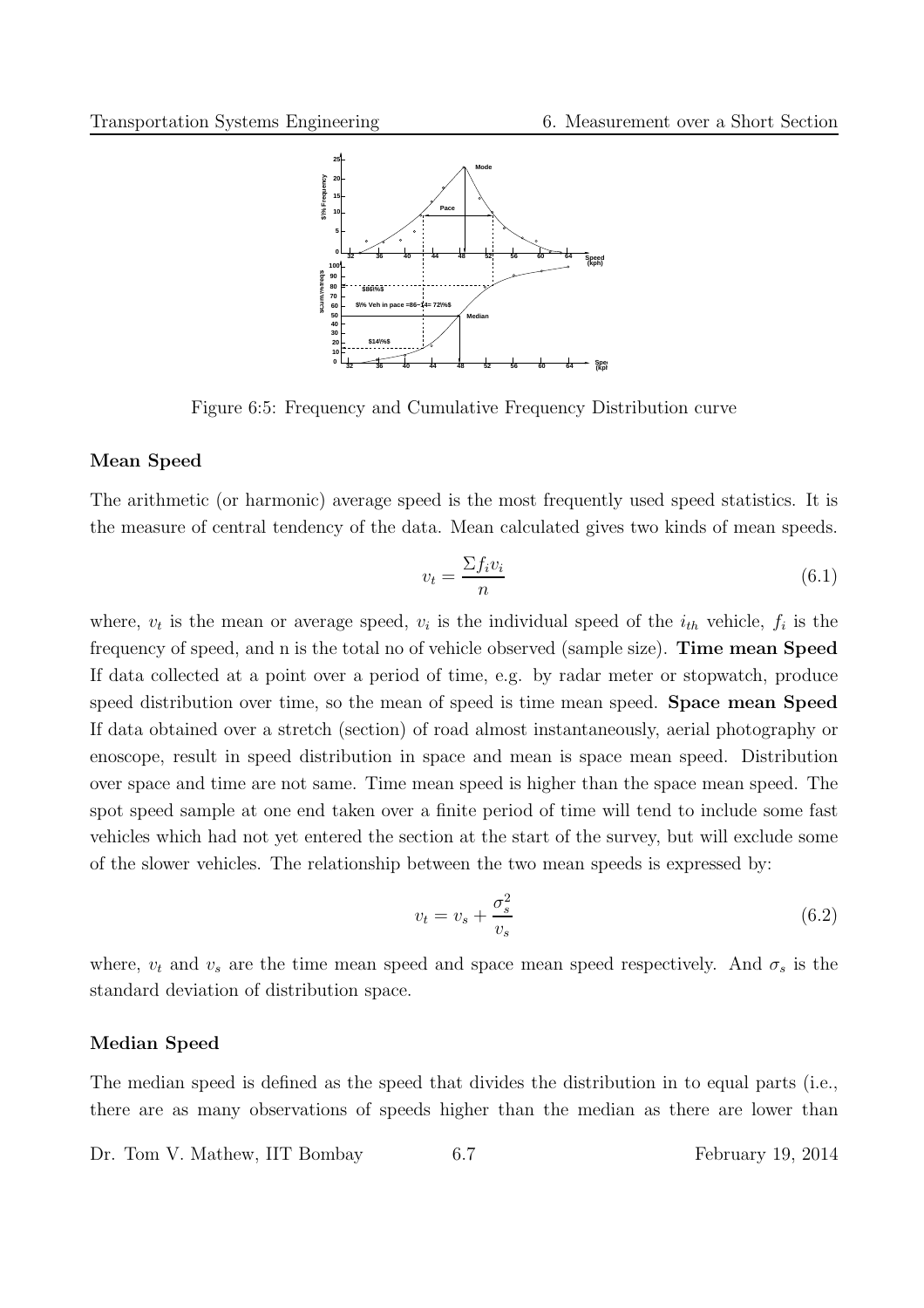the median). It is a positional value and is not affected by the absolute value of extreme observations. By definition, the median equally divides the distribution. Therefore, 50% of all observed speeds should be less than the median. In the cumulative frequency curve, the 50th percentile speed is the median of the speed distribution. Median Speed  $= v50$ 

#### Pace

The pace is a traffic engineering measure not commonly used for other statistical analyses. It is defined as the 10Km/h increment in speed in which the highest percentage of drivers is observed. It is also found graphically using the frequency distribution curve. As shown in fig 6.5. The pace is found as follows: A 10 Km/h template is scaled from the horizontal axis. Keeping this template horizontal, place an end on the lower left side of the curve and move slowly along the curve. When the right side of the template intersects the right side of the curve, the pace has been located. This procedure identifies the 10 Km/h increments that intersect the peak of the curve; this contains the most area and, therefore, the highest percentage of vehicles.

#### Modal Speed

The mode is defined as the single value of speed that is most likely to occur. As no discrete values were recorded, the modal speed is also determined graphically from the frequency distribution curve. A vertical line is dropped from the peak of the curve, with the result found on the horizontal axis.

#### 6.7.2 Measure of Dispersion

Measures describe the extent to which data spreads around the center of the distribution. Measures of dispersion include the different percentile speeds i.e. 15th, 85th,etc. and the standard deviation.

#### Standard Deviation

The most common statistical measure of dispersion in a distribution is the standard deviation. It is a measure of how far data spreads around the mean value. In simple terms, the standard deviation is the average value of the difference between individual observations and the average value of those observations. The Standard deviation,  $\sigma_s$ , of the sample can be calculated by

$$
\sigma_s = \sqrt{\frac{\sum f_i (v_i - v_v)^2}{n - 1}}\tag{6.3}
$$

Dr. Tom V. Mathew, IIT Bombay 6.8 February 19, 2014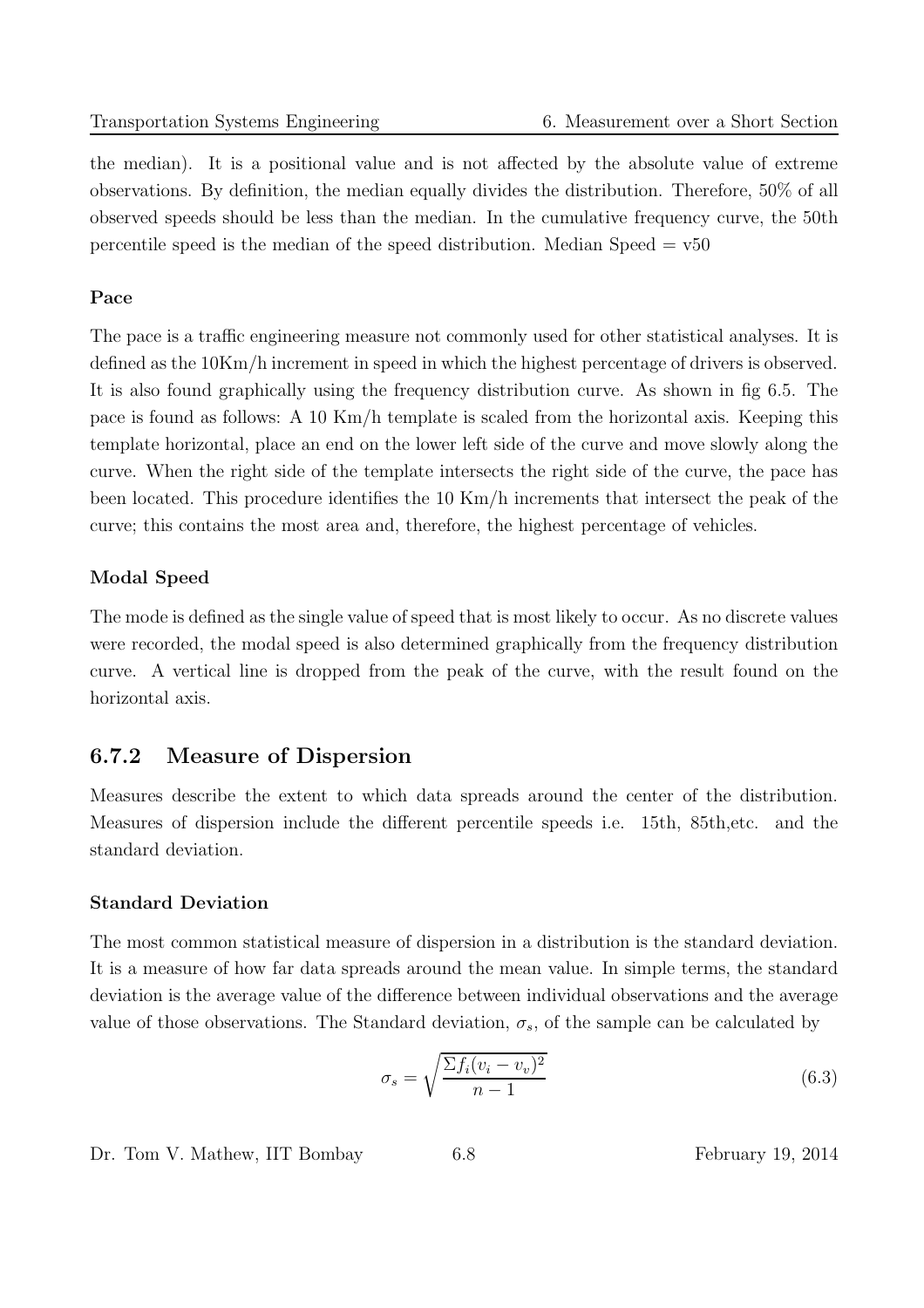#### Percentile Speeds

The 85th and 15th percentile speeds give a general description of the high and low speeds observed by most reasonable drivers. It is generally thought that the upper and lower 15% of the distribution represents speeds that are either too fast or too slow for existing conditions. These values are found graphically from the cumulative frequency distribution curve of Figure 6.4. The curve is entered on the vertical axis at values of 85% and 15%. The respective speeds are found on the horizontal axis. The 85th and 15th percentile speeds can be used to roughly estimate the standard deviation of the distribution  $\sigma_{est}$ , although this is not recommended when the data is available for a precise determination.

$$
\sigma_{est} = \frac{v_{85} - v_{15}}{2} \tag{6.4}
$$

The 85th and 15th percentile speeds give insight to both the central tendency and dispersion of the distribution. As these values get closer to the mean, less dispersion exists and the stronger the central tendency of the distribution becomes.

The 98th percentile speed is also determining from the cumulative frequency curve, this speed is generally used for geometric design of the road.

### 6.8 Data Analysis

#### 6.8.1 Standard Error of the mean

The means of different sample taken from the same population are distributed normally about the true mean of population with a standard deviation, is known as standard error.

$$
S_e = \frac{\sigma_s}{\sqrt{n}}\tag{6.5}
$$

#### 6.8.2 Sample Size

Generally, sample sizes of 50 to 200 vehicles are taken. In that case, standard error of mean is usually under the acceptable limit. If precision is prior then minimum no. of sample should be taken, that can be measured by using the following equation.

$$
n_r = \frac{Z^2 \sigma_s^2}{S_e^2} \tag{6.6}
$$

where,  $n_r$  is the no. of sample required,  $\sigma_s$  is the Standard deviation, Z is value calculated from Standard Normal distribution Table for a particular confidence level (i.e. for 95% confidence  $Z=1.96$  and for 99.7% confidence  $Z=3.0$  and Se is the permissible (acceptable) error in mean calculation.

Dr. Tom V. Mathew, IIT Bombay 6.9 February 19, 2014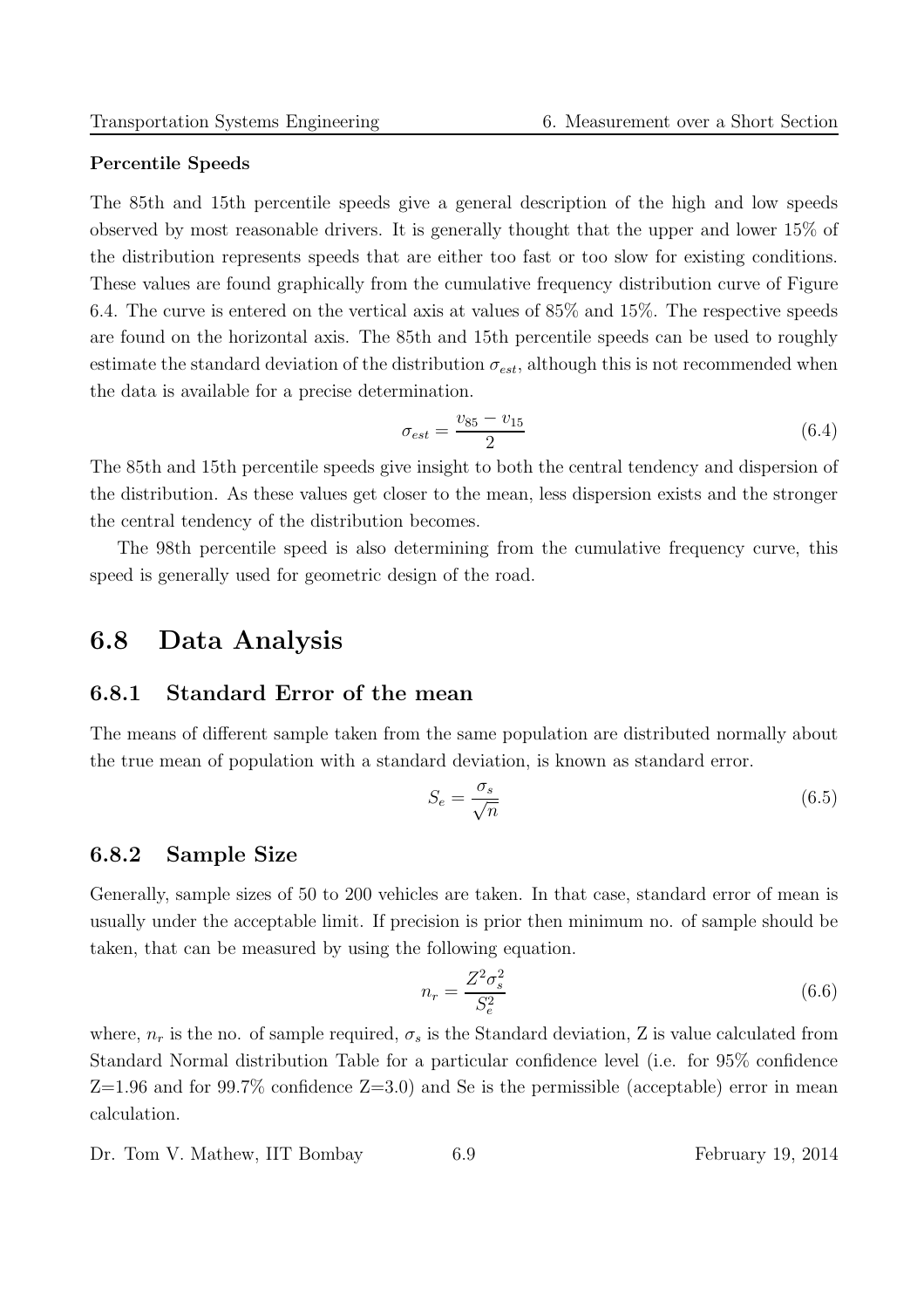### 6.8.3 Precision and Confidence Intervals

Confidence intervals express the range within which a result for the whole population would occur for a particular proportion of times an experiment or test was repeated among a sample of the population. Confidence interval is a standard way of articulate the statistical accuracy of an experiment based assessment. If assess has a high error level, the equivalent confidence interval will be ample, and the less confidence we can have that the experiment results depict the situation among the whole population. When quoting confidence It is common to refer to the some confidence interval around an experiment assessment or test result. So, the confidence interval for estimated true mean speed can be calculated by

$$
\mu = v_t \pm Z \sigma_s \tag{6.7}
$$

where,  $\mu$  is the confidence interval,  $v_t$  is mean speed,  $\sigma_s$  is standard deviation and Z is constant for specified confidence.

#### 6.8.4 Numerical Example

Using the spot speed data given in the following table, collected from a freeway site operating under free-flow conditions: (i) Plot the frequency and cumulative frequency curves for these data; (ii) Obtain median speed, modal speed, pace, and percent vehicles in pace from these plots; (iii) Compute the mean and standard deviation of the speed distribution; (iv) The confidence bounds on the estimate of the true mean speed of the underlying distribution with 95% confidence? With 99.7% confidence; and (v) Based on these results, compute the sample size needed to achieve a tolerance of  $\pm 1.5$  kmph with 95% confidence.

Solution For the spot speed study, first draw a frequency distribution table show below.

- 1. From the table 6.3, we can draw frequency distribution and cumulative frequency distribution curve.(shown in Fig 6.6 and 6.7)
- 2. From the curves, Median speed,  $v_{50} = 43$  kmph; Modal speed,  $v_{50} = 38$  kmph; the Pace  $=$ 33 - 43 kmph; Percent vehicles in pace  $= 54-20= 34\%$ ; and the 85th Percentile speed  $=$ 58 kmph.
- 3. Mean is calculated by using

$$
v_t = \frac{\sum f_i v_i}{n}
$$
  
=  $\frac{5950}{130}$  = 45.77 kmph

Dr. Tom V. Mathew, IIT Bombay 6.10 February 19, 2014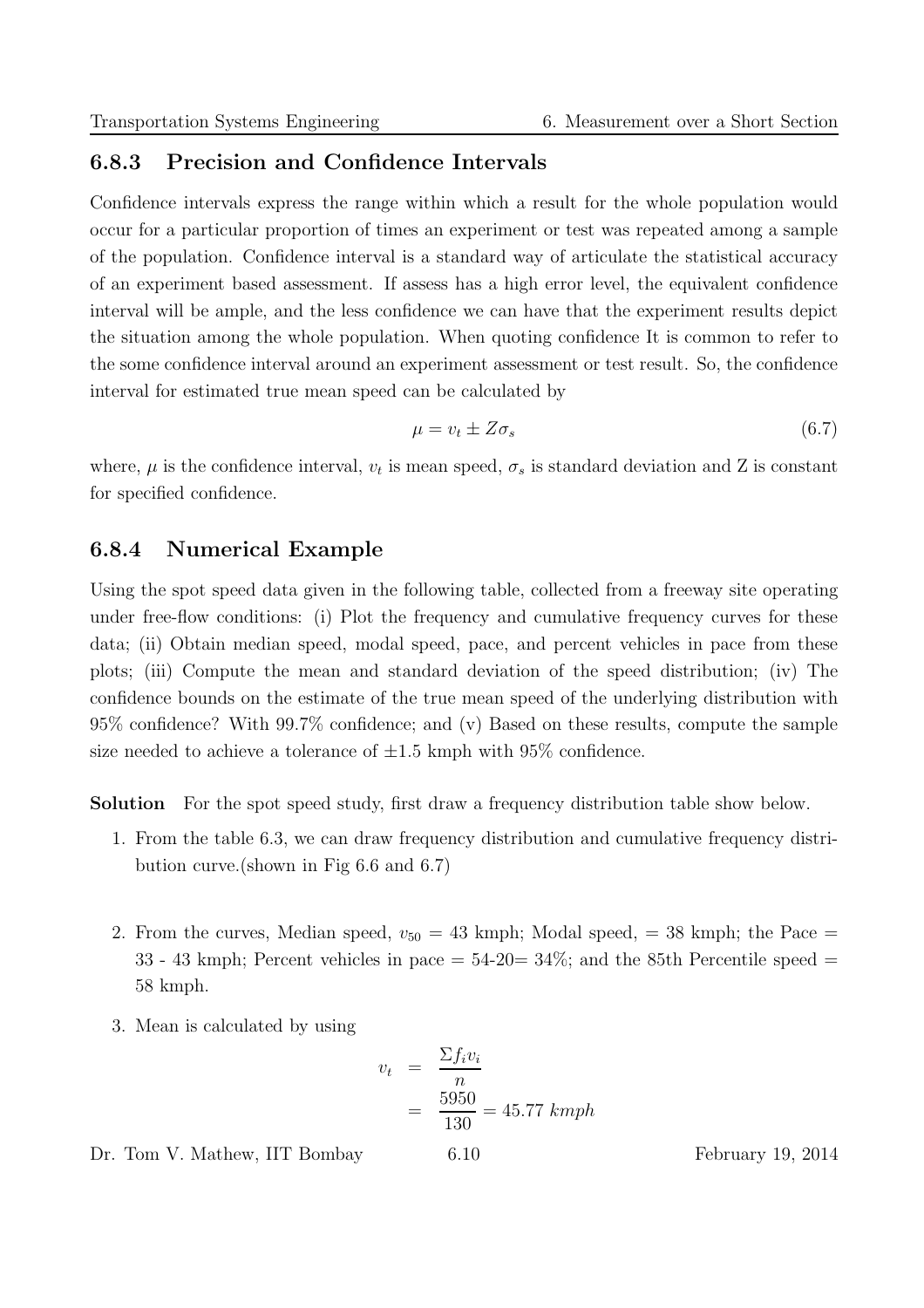| Speed Range | Frequency $f_i$ |
|-------------|-----------------|
| $21 - 25$   | $\overline{2}$  |
| $26 - 30$   | 6               |
| $31 - 35$   | 18              |
| 36-40       | 25              |
| 41-45       | 19              |
| 46-50       | 16              |
| $51 - 55$   | 17              |
| 56-60       | 12              |
| 61-65       | 7               |
| 66-70       | 4               |
| 71-75       | 3               |
| 76-80       | 1               |

| Speed Range | Mid speed $V_i$ | Frequency $f_i$ | $\% f_i$ | $\% \sum f_i$ | $f_i \times V_i$ | $f_i \times (V_i - V_m)^2$ |
|-------------|-----------------|-----------------|----------|---------------|------------------|----------------------------|
| $21 - 25$   | 23              | $\overline{2}$  | $2\%$    | $2\%$         | 46               | 1036.876                   |
| $26 - 30$   | 28              | 6               | $5\%$    | 6\%           | 168              | 1894.473                   |
| $31 - 35$   | 33              | 18              | 14%      | 20%           | 594              | 2934.959                   |
| $36 - 40$   | 38              | 25              | 19%      | 39%           | 950              | 1509.024                   |
| $41 - 45$   | 43              | 19              | 15%      | 54\%          | 817              | 145.7041                   |
| $46 - 50$   | 48              | 16              | 12\%     | 66\%          | 768              | 79.6213                    |
| $51 - 55$   | 53              | 17              | 13%      | 79%           | 901              | 888.8284                   |
| 56-60       | 58              | 12              | $9\%$    | 88%           | 696              | 1795.101                   |
| 61-65       | 63              | $\overline{7}$  | $5\%$    | 94%           | 441              | 2078.296                   |
| 66-70       | 68              | $\overline{4}$  | $3\%$    | 97%           | 272              | 1976.828                   |
| 71-75       | 73              | 3               | $2\%$    | 99%           | 219              | 2224.544                   |
| 76-80       | 78              | $\mathbf 1$     | $1\%$    | 100\%         | 78               | 1038.822                   |
| Total       |                 | 130             | 100%     |               | 5950             | 17603.08                   |

Table 6:1: Solution of the example problem

Dr. Tom V. Mathew, IIT Bombay 6.11 February 19, 2014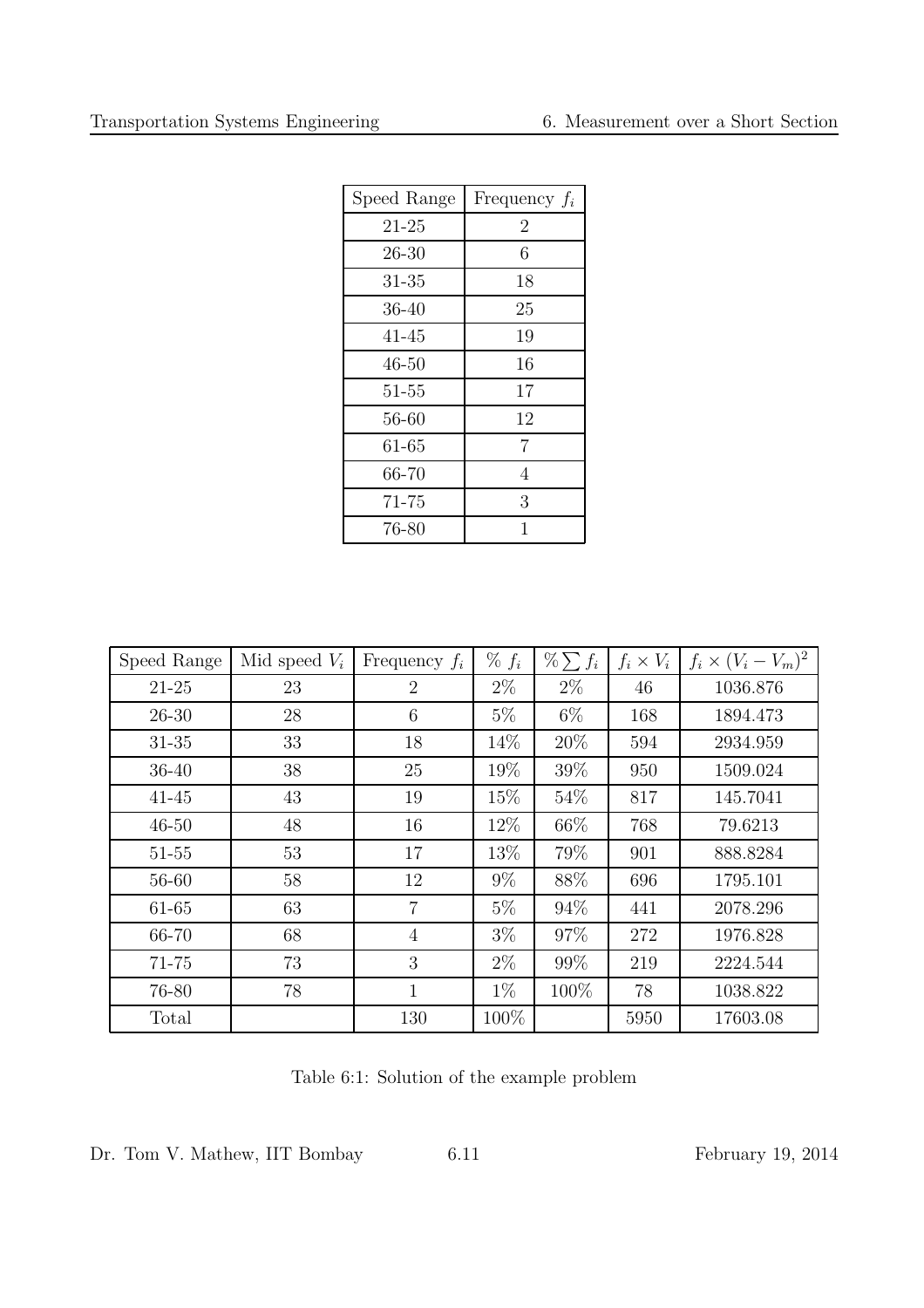

Figure 6:7: Cumulative Frequency Distribution Curve

Standard Deviation of the Speed

$$
\sigma_s = \sqrt{\frac{\sum f_i (v_i - v_t)^2}{n - 1}}
$$

$$
= \sqrt{\frac{17603.08}{130 - 1}} = 11.7 \text{ kmph}
$$

4. The confidence bounds on the estimate of the true mean speed of the underlying distribution are:

$$
\mu = v_t \pm Z \sigma_s
$$

(a) For  $95\%$  confidence,  $Z=1.96$ , so

$$
\mu = 45.77 \pm 1.96 \times 11.7 = 45.77 \pm 22.93 \; kmph
$$

(b) For  $99.7\%$  confidence,  $Z=3.0$ , so

$$
\mu = 45.77 \pm 3.0 \times 11.7 = 45.77 \pm 35.1 \ kmph
$$

Dr. Tom V. Mathew, IIT Bombay 6.12 February 19, 2014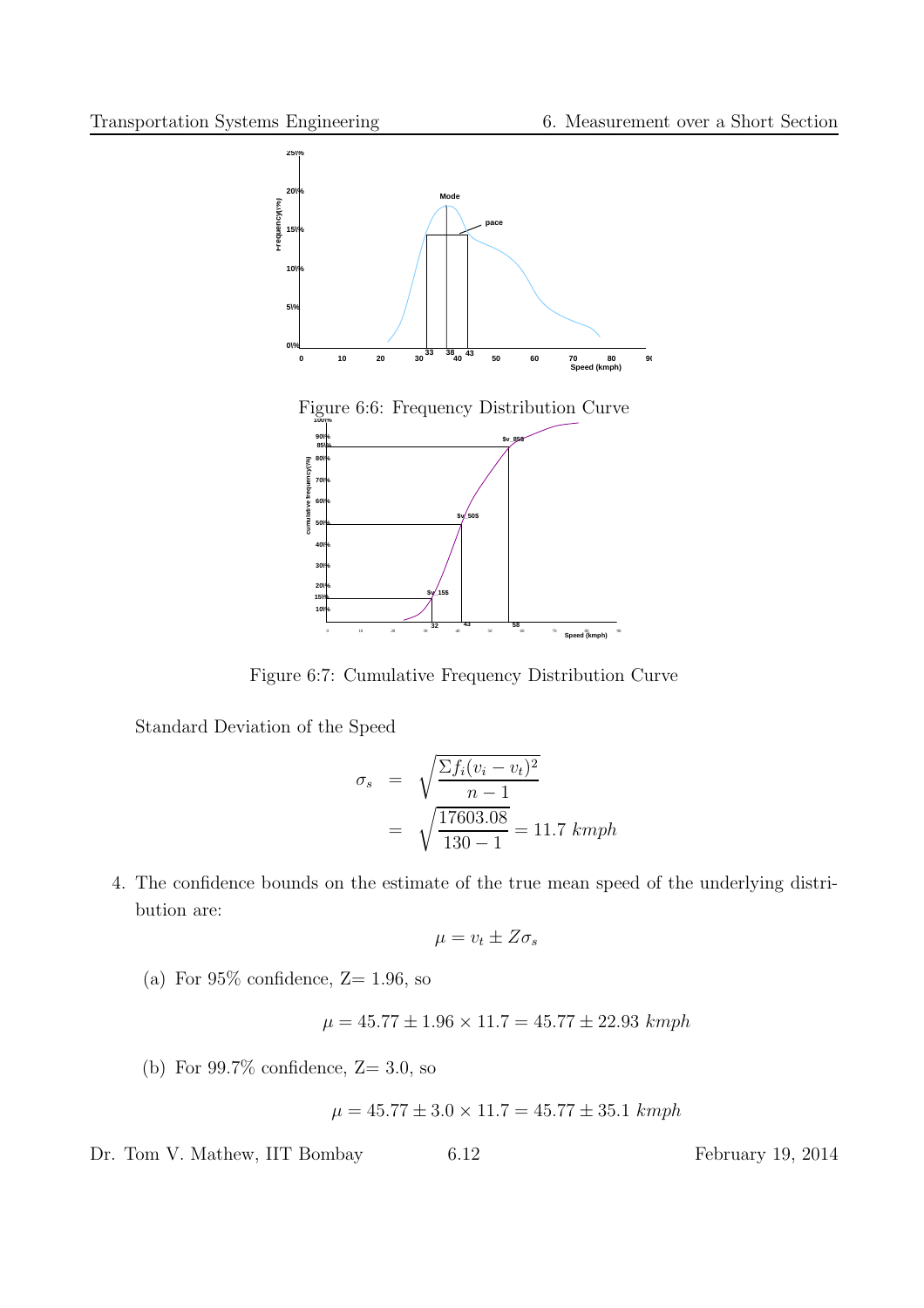Transportation Systems Engineering 6. Measurement over a Short Section

| Parameter                 | Value               |
|---------------------------|---------------------|
| Median speed              | 43 kmph             |
| Modal speed               | 38 kmph             |
| Pace                      | $33-43$ kmph        |
| Vehicles in pace          | 34\%                |
| Mean speed                | $45.77$ kmph        |
| <b>Standard Deviation</b> | $11.7 \text{ kmph}$ |
| 85th percentile speed     | 58 kmph             |
| 15th percentile speed     | 32 kmph             |
| 98th percentile Speed     | 72 kmph             |
| Confidence interval       |                     |
| For $95\%$ .              | 45.7722.93 kmph     |
| For $99.7\%$              | 45.7725.1 kmph      |
| Required sample Size      | 234                 |

Table 6:2: Result of the example problem

5. Sample size required for 95% confidence with acceptable error of 1.5 kmph

$$
n_r = \frac{Z^2 \sigma_s^2}{S_e^2}
$$
  
= 
$$
\frac{1.96^2 \times 11.7^2}{1.5^2} = 234.
$$

So, given sample size is not sufficient and we require minimum 234 samples to achieve that confidence with given acceptable error. The results are summaries in table 6.8.4

### 6.9 Location for Speed Studies

The speed studies are accompanied for eminently logical purposes that will influence what traffic engineering measures are implemented in any given case. The location at which speed measurements are taken must conform to the intentional purpose of the study. The guiding philosophy behind spot speed studies is that measurements should include drivers freely selecting their speeds, unaffected by traffic congestion. For example if driver approaches to a toll plaza, then he has to slow his speed, so this is not suitable location to conduct the study, measurements should be taken at a point before drivers start to decelerate. Similarly, if excessive speed around a curve is thought to be contributing to off-the-road accidents, speed measurements

Dr. Tom V. Mathew, IIT Bombay 6.13 February 19, 2014